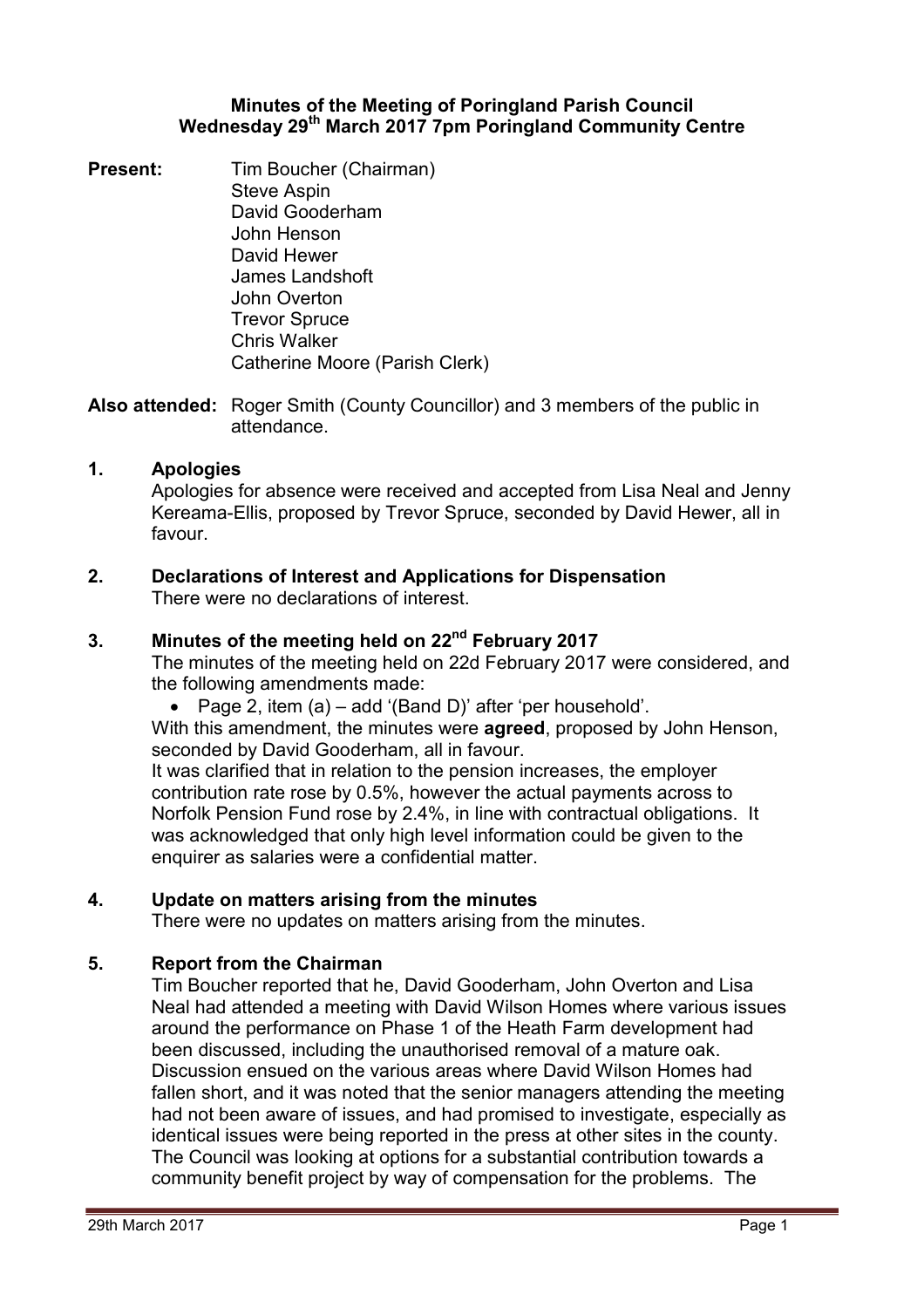Scrutiny Committee at South Norfolk Council would be examining planning procedures and how conditions were monitored and enforced.

Tim reported that the Community Centre now qualified for 100% small business rate relief as the thresholds had changed, although it was not clear how long this would last. This represented a saving of around £2,700 on the budget.

The recent 80's Night had made a profit of around £1,300, and the indoor car boots had a cumulative profit of just over £500.

**Clerk**

Finally, it was noted that Anglian Water were being actively chased for an update on the water main works.

# **6. Public Participation**

*Standing orders were suspended to allow the County Councillor, District Councillors and members of the public to speak, proposed by John Henson, seconded by Chris Walker, all in favour.* 

## **a)** District Councillors

John Overton reported that the review of parish boundaries was underway, and that the draft ward proposals for South Norfolk Council had been published. Poringland and The Framinghams would be joined with Trowse, making a three member district ward, with effect from the 2019 elections. The Police and Crime Commissioner was working to use ANPR technology to monitor criminal movements as well as vehicles without tax or MOT. A tracking system was being trialled on refuse trucks, with a view to diverting them to collect fly tipped waste rather than sending out a van specially. The Council was lobbying South Norfolk Council to deal with the illegal advertising trailers on the A47, as these could not be collected using fly tipping powers.

# **b)** County Councillor

Roger Smith noted that his newsletter had been circulated, and reported that the Trowse bypass had been changed to 50mph to phase acceleration and deceleration of drivers. Visibility splays had been cut back in keys areas. The Highways Engineers areas had been reshuffled, and the new Highways Engineer for Poringland was Gary Overland, with Bob Edwards moving on to a new job outside of the Council.

Poringland Primary School was being expanded through developer funding, and a planning application was expected shortly. Questions had been raised over whether this would cater for future needs given the volume of development in the village and surrounding areas, as there appeared to be no further room for expansion.

The period of purdah had begun prior to the County Council elections. Roger suggested that the Council could lobby Norfolk County Council to extend the stacking lane turning right onto the B1332, as the land was available and growth of the settlements had resulted in significant traffic increases.

The new sewerage pipeline was moving ahead, having reached Kirby Road. John Overton queried why the lights were on at County Hall all night? It was confirmed that part of the building were occupied 24/7, and that the lights were set on motion sensors, meaning that someone was occupying an area if they were on. The lights would go off if the sensors did not detect someone in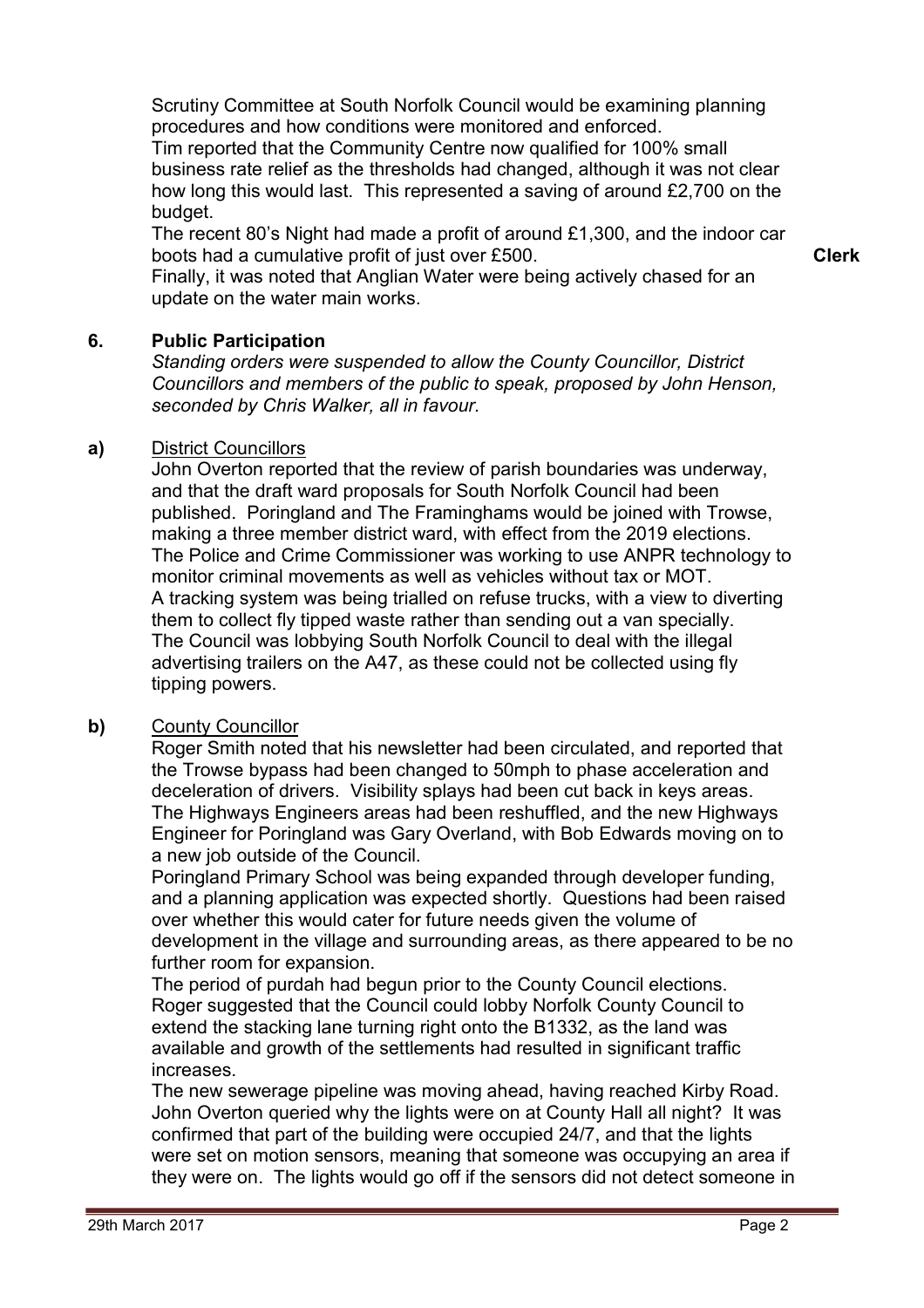the area.

It was noted that Gull Lane had been churned up by the sewerage works, and it was suggested that it should be repaired/resurfaced.

**c)** Public Participation None.

*Standing orders were reinstated.* 

#### **7. Planning**

- **a)**  Applications Received
- **i)**  2017/0426 10 Rosebery Avenue: Construction of single storey front and side extension.

David Hewer had viewed the plans and visited the site. The application would remove a car port and install an extension, removing a damp problem in that area. There was a high wall near the neighbouring property, and concern was expressed that health and safety should be considered to ensure that this was not compromised when the car port was removed. It was noted that water would run down the drive and might pool in front of the property, this issue would be exacerbated with the removal of a means of escape for the water. It was suggested that positive drainage to sewer or watercourse should be a condition of permission. There was also some concern over the moving of the existing manhole and its impact on the adjacent property if these were linked. It was **agreed** to support the application subject to the comments about drainage and health and safety. Proposed by David Hewer, seconded by John Henson, all in favour.

- **Clerk**
- **ii)** 2017/0495 Land south of Stoke Road and west of The Street: Variation of condition 2 of permission 2010/1332/F (Residential development of 232 dwellings with associated garages, open spaces, access road, footpaths and cycle way) – changes to house types on plots 6, 7, 13, 14, 23 & 25 and replan of plots 2-7, 12-14, 23-25 and associated garages.

John Henson had viewed the plans and visited the site. The application was an administrative exercise making minor internal alterations to the listed plots. It was **agreed** to make no comments on the application. Proposed by John Henson, seconded by Chris Walker, all in favour.

**Clerk**

**iii)** Y/7/2017/7005 Poringland Library, Overtons Way: Provision of new double door access to site, including associated works.

David Gooderham had viewed the plans and visited the site. The Council had received and supported the proposals at an earlier meeting. It was **agreed** to support the application. Proposed by David Gooderham, seconded by John Henson, all in favour. **Clerk**

**b)** Planning Applications Between Meetings The report detailing the amendments to applications considered between meetings was **noted**.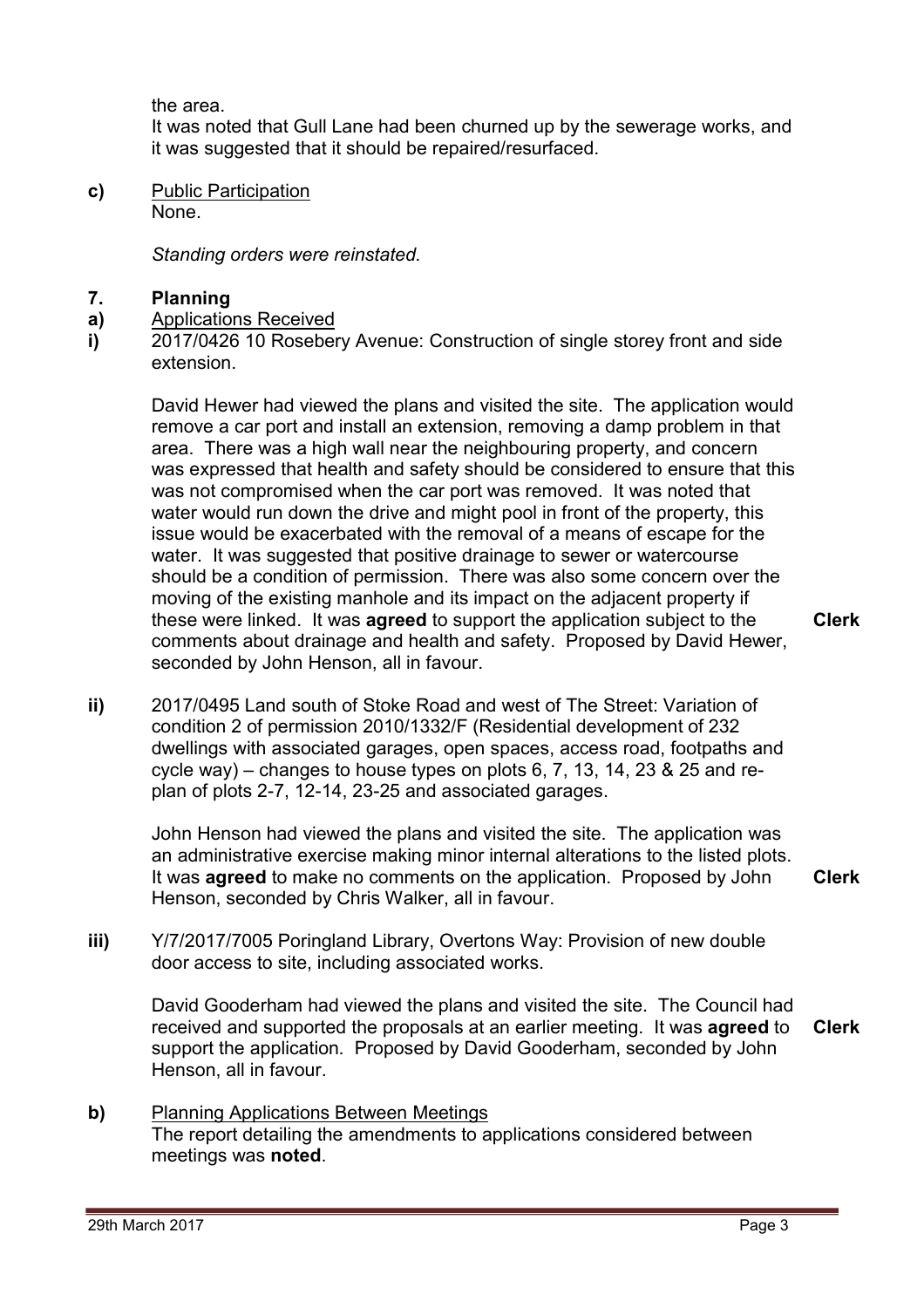#### **c)**  Planning Decisions

- **i)**  2014/2583 Land west of Norwich Road and south of Caistor Lane: Discharge of conditions 5, 6, 8, 11, 19 and 21 of planning permission 2013/1986 – surface water, foul water, standard estate road, phasing surfacing, offsite highways improvements and archaeological work. **APPROVED**
- **ii)**  2015/0045 Land west of Norwich Road and south of Caistor Lane: Discharge of conditions 4, 12, 17 and 18 of planning permission 2013/1986/O – Materials, surface water drainage system, details of construction traffic management plan, access route and wheel cleaning facilities. **APPROVED**
- **iii)**  2015/0106 Land west of Norwich Road and south of Caistor Lane: Discharge of conditions 2, 3, 4 and 5 of planning permission 2014/0732/D – Drainage management plan, renewable energy supply details, proposed pumping station and boundary treatments / surface treatment of public footpaths.

### **APPROVED**

- **iv)**  2017/0047 Evangelical Free Church, Carr Lane: Reserved matters following 2015/0833 – Proposed demolition of church and erection of dwelling and garage. **APPROVED**
- **v)**  2017/0049 – Evangelical Free Church, Carr Lane: Discharge of conditions 9 – boundary treatment and 10 – levels of permission 2015/0833 (Proposed demolition of church and erection of dwelling and garage). **APPROVED**
- **vi)**  2017/0061 6 Old Mill Road: Retention of self contained residential let.

## **APPROVED**

- **vii)**  2017/0059 Community Centre, Overtons Way: Oak (T2) – fell due to decay within tree. **REFUSED**
- **viii)**  2017/0126 60 Rectory Lane: Change of use to a 1 bedroomed holiday let. **APPROVED**
- **ix)**  2017/0229 5 Rosebery Avenue: First floor rear extension to detached chalet style house. **APPROVED**
- **x)**  2017/0253 Garage site south of Shotesham Road: Construction of 6 new affordable bungalows, access road, demolition of existing garages and associated works. **WITHDRAWN**
- **xi)**  2017/0370 3 Meadow Way: Amendment to external finish for 2016/1697 – Two storey side extension. **APPROVED**
- **xii)**  2017/0540 2 Brooks Meadow: T1 Oak – reduce height and width from 14m to 12m and thin crown by 10%. **APPROVED**
- **8. Correspondence and Consultations** None.

#### **9. Finance**

**a)**  Receipts, Payments, and Bank Reconciliation The bank reconciliation, receipts and payments for February 2017 were presented. It was **agreed** to accept the documents, proposed by David Hewer, seconded by Trevor Spruce, all in favour.

## **b)** Accounts for Payment

It was agreed to pay the following accounts, proposed by Chris Walker, seconded by David Hewer, all in favour.

|            | <b>Staff Salaries</b>   | £5,134.02 |
|------------|-------------------------|-----------|
| R McCarthy | Bar Stock & Advertising | £879.85   |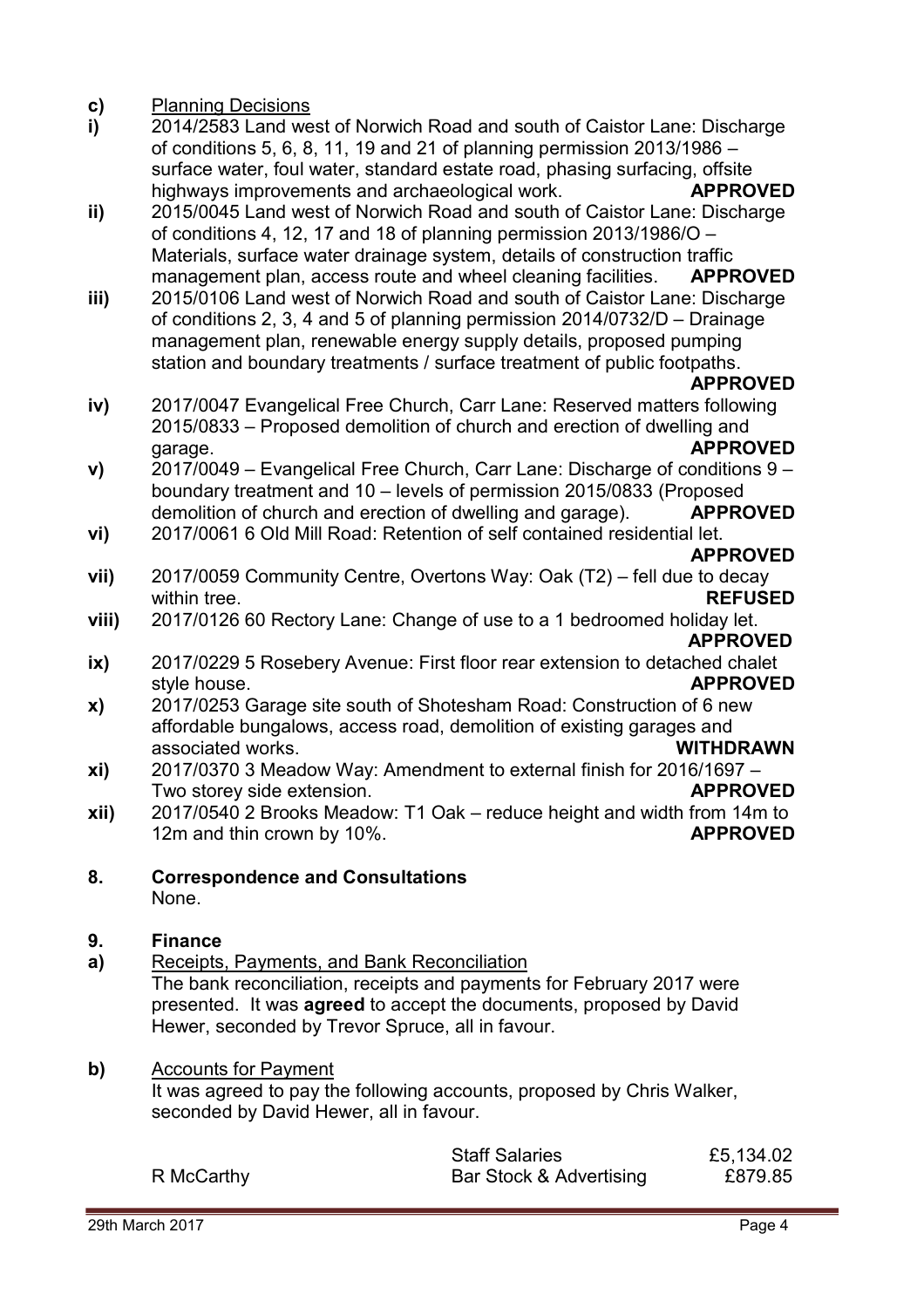| C Moore<br><b>HMRC</b>            | Mileage<br>PAYE & NIC            | £50.40<br>£1,705.63 |
|-----------------------------------|----------------------------------|---------------------|
| <b>Norfolk Pension Fund</b>       | Superannuation                   | £1,751.19           |
| Microshade                        | <b>Hosted IT Solution</b>        | £138.36             |
| BT                                | <b>Telephone and Broadband</b>   | £37.96              |
| <b>Auditing Solutions Ltd</b>     | Interim Internal Audit           | £504.00             |
| <b>Zurich Management Services</b> | <b>LCAS Subscription</b>         | £78.00              |
| <b>Community Action Norfolk</b>   | Subscription                     | £20.00              |
| <b>Hugh Crane Cleaning Eqt</b>    | <b>Cleaning Materials</b>        | £111.25             |
| South Norfolk Council             | <b>Premises License</b>          | £180.00             |
| <b>PHS Group</b>                  | <b>Water Saving Devices</b>      | £74.62              |
| Anglian Water                     | <b>Comm Centre Water</b>         | £45.00              |
| <b>ESPO</b>                       | <b>Comm Centre Gas</b>           | £142.32             |
| <b>Spruce Landscapes</b>          | Comm Centre Grounds Maint.       | £226.00             |
| Mr D M Griego                     | <b>Frankie's Guys Deposit</b>    | £525.00             |
| <b>HouseProud Commercial Ltd</b>  | <b>Relief Caretaking</b>         | £1006.21            |
| D Cubitt                          | <b>Bin Cleaning</b>              | £55.00              |
| Veolia                            | Waste                            | £73.73              |
| Eon                               | <b>Playing Field Electric</b>    | £258.27             |
| <b>MCL Mechanical Services</b>    | <b>Repair Shower Mixer Unit</b>  | £770.40             |
| Glasdon UK Ltd                    | Separator Bin                    | £111.02             |
| <b>Spruce Landscapes</b>          | Swing / Graves / Maint           | £300.00             |
| <b>Spruce Landscapes</b>          | <b>Burial Ground Maintenance</b> | £750.00             |
| <b>Eastern Tree Care</b>          | <b>Tree Maintenance</b>          | £4,415.00           |
| Westcotec                         | <b>SAM2 Post Clamps</b>          | £12.00              |
| Barclaycard                       | Bar / DIY / Stationery           | £1,157.49           |
| <b>Poringland All Saints PCC</b>  | Section 137 - Post Office        | £200.00             |
| J & A Saunders                    | <b>Window Cleaning</b>           | £30.00              |
| R McCarthy                        | 80's Night Costs                 | £109.67             |
| R McCarthy                        | <b>Frankie's Guys Costs</b>      | £26.49              |
| <b>Spruce Landscapes</b>          | <b>Hedge Repair</b>              | £192.00             |
| <b>M</b> Roberts                  | 2018 80's Night Deposit          | £75.00              |
| Poringland WI                     | <b>Hire Refund</b>               | £29.75              |
| C Moore                           | Petty Cash Top Up                | £76.80              |
| <b>Total Gas &amp; Power</b>      | <b>Comm Centre Electric</b>      | £1,747.60           |

# **c)** Interim Internal Audit Report

The interim internal audit report was noted. It was **agreed** that the Chairman of Finance and Governance Advisory Group would be tasked with checking the bank reconciliation, bank statements and unpresented cheques on a quarterly basis; that the financial limits in the Financial Regulations would be amended at the next review in May; and noted that the long term investment figure was being clarified as part of this year's internal audit, proposed by David Hewer, seconded by Steve Aspin, all in favour.

## **d)** Financial Risk Assessment

The Financial Risk Assessment was presented by the Clerk. It was **agreed** to accept the Risk Assessment, proposed by John Henson, seconded by David Hewer, all in favour.

**e)** Section 137 Payments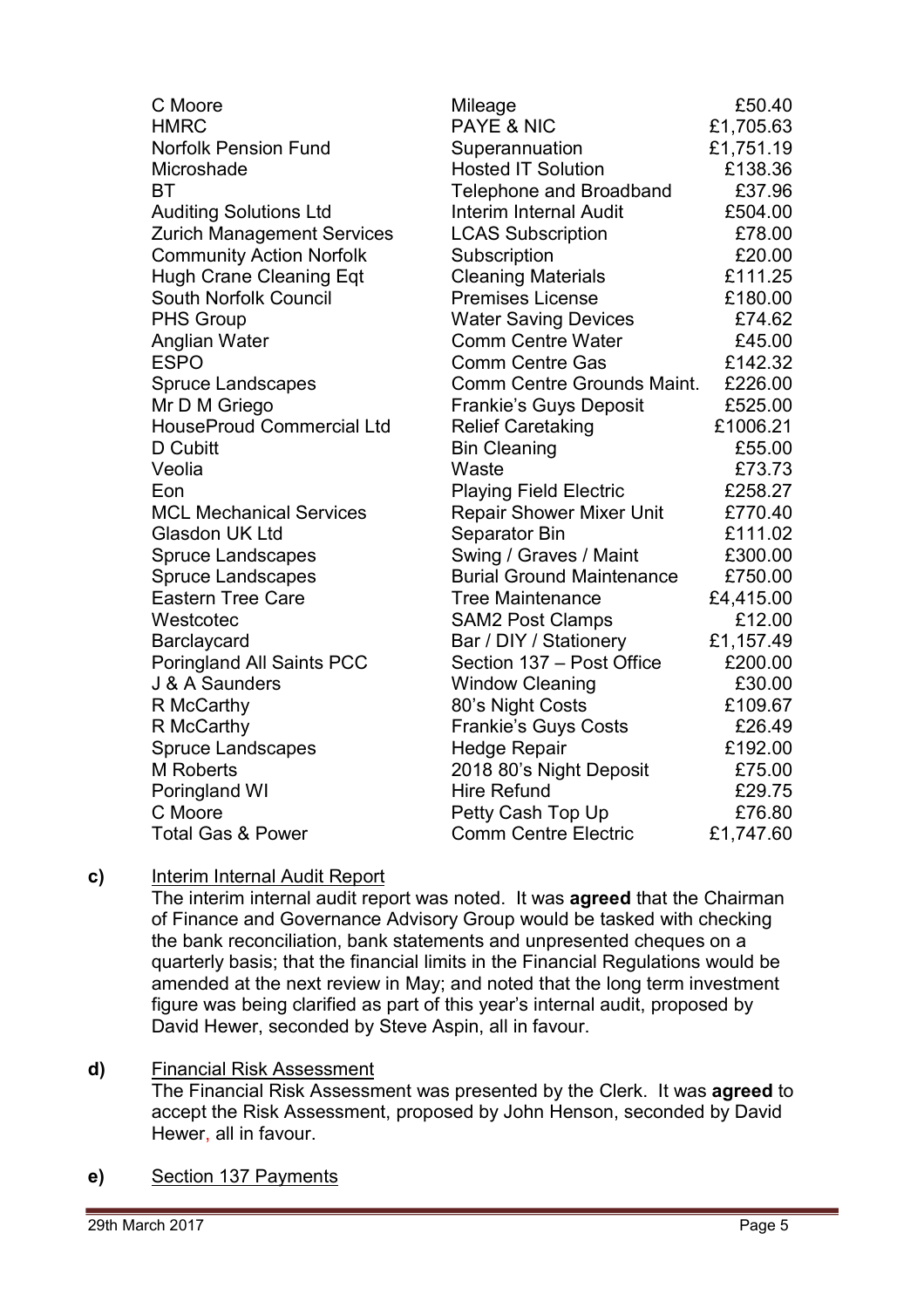It was **agreed** that no Section 137 payments would be made, and that the church would be asked to make an application for grass cutting funding under the Grant Awarding Policy, proposed by David Gooderham, seconded by David Hewer, all in favour.

#### **10. Welcome Home and Memorial Playing Field Trust**

#### **b)**  Report of the Meeting

The report of the meeting was presented and **noted**.

## **a)** Heating and hot water solution, Pavilion

The Clerk reported that the gas connection would cost £3,359.45, and that she was getting prices from another two contractors for the boiler and radiators.

## **11. Other Matters**

## **a)** Community Governance Review

David Gooderham reported that the Strategic Six group had discussed the Community Governance Review and a working group had been set up to consider options. Although it was hoped that a consensus could be reached, each parish had the right to express its own views and preference. It was expected that Bixley would express a wish to join with a neighbouring parish. There were numerous advantages to joint arrangements including spreading the cost of precept, and of the cost of facilities that were enjoyed by the wider community but paid for by residents of Poringland. It was acknowledged that the precept was higher in Poringland than in other areas.

It was noted that South Norfolk Council would make the decision about recommendations for future governance arrangements, however parishes could put a case for remaining independent. There was a view that those parishes whose precept largely paid administrative and staff costs should consider joint working arrangements, and that 1,000 residents was the benchmark for the smallest administrative area.

It was confirmed that any changes would not affect the postal address, and would simply become an administrative boundary. It was likely that individual settlements would have a representative arrangement similar to warding. Further discussions would take place in the coming weeks, and Poringland's response would need to be agreed at the May meeting.

The Clerk was asked to publish a consultation notice on the website and notice board.

**Clerk**

# **b)** Heath Farm Phase 2

Councillors were asked to email suggestions for the name of the development to the Clerk, to be discussed at the Strategic Meeting. **All** 

## **c)** Lone Working Policy

The Lone Working Policy was re-presented and **agreed,** proposed by David Gooderham, seconded by David Hewer, all in favour.

## **d)** Parish Partnership Scheme

It was noted that the Council had not been successful in its bid for funding for the lighting scheme on Rectory Lane. It was noted that a street lighting strategy would be discussed at the Strategic Meeting, and **agreed** that the